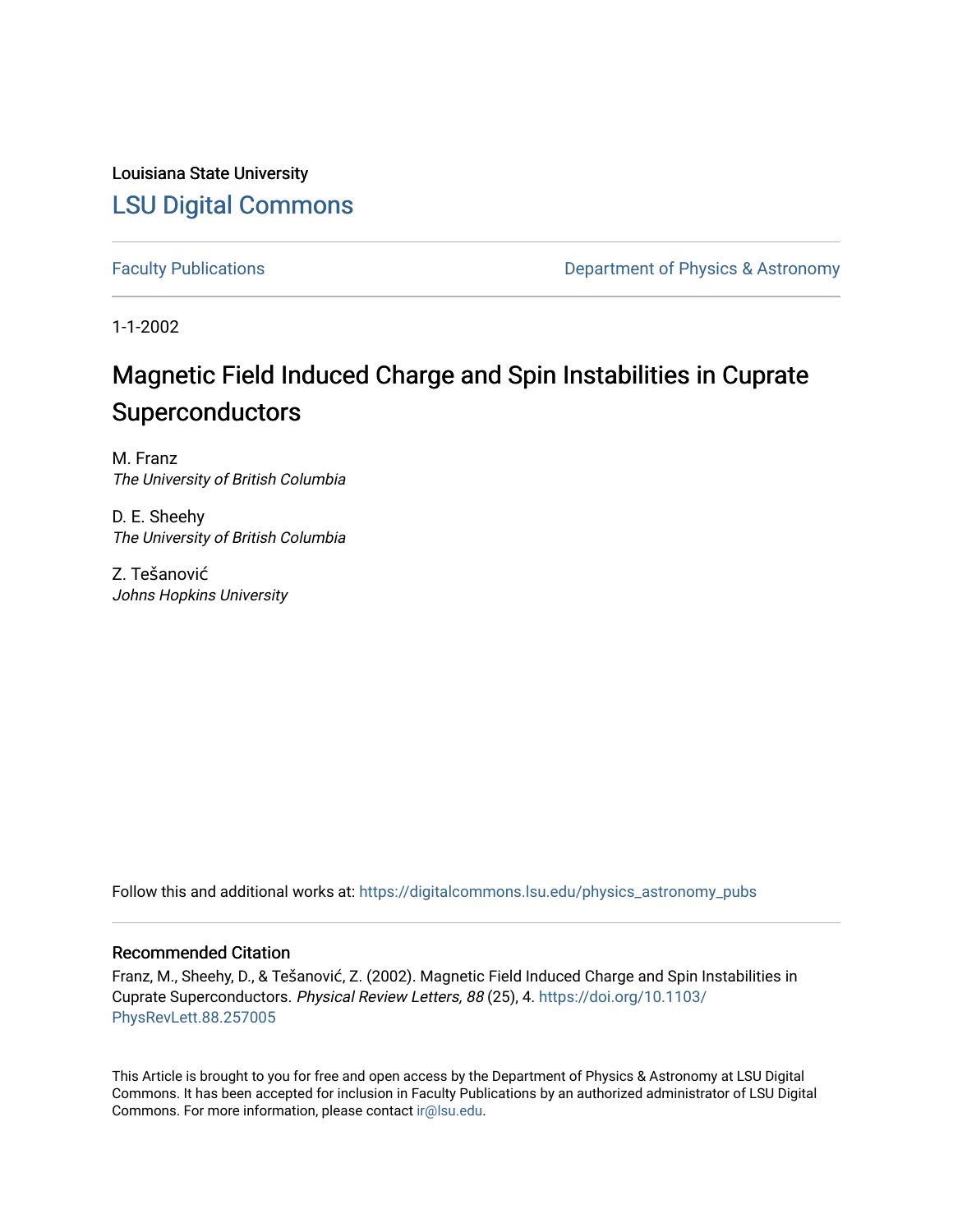## <span id="page-1-0"></span>Magnetic field induced charge and spin instabilities in cuprate superconductors

M. Franz<sup>1</sup>, D. E. Sheehy<sup>1</sup> and Z. Tešanović<sup>2</sup>

 $1$ Department of Physics and Astronomy, University of British Columbia, Vancouver, BC, Canada V6T 1Z1

 ${}^{2}$ Department of Physics and Astronomy, Johns Hopkins University, Baltimore, MD 21218

(Dated: October 24, 2018)

A d-wave superconductor, subject to strong phase fluctuations, is known to suffer an antiferromagnetic instability closely related to the chiral symmetry breaking in  $(2+1)$ -dimensional quantum electrodynamics ( $QED_3$ ). Based on this idea we formulate a " $QED_3$  in a box" theory of local instabilities of a d-wave superconductor in the vicinity of a single pinned vortex undergoing quantum fluctuations. As a generic outcome we find an incommensurate 2D spin density wave forming in the neighborhood of a vortex with a concomitant "checkerboard" pattern in the local electronic density of states, in agreement with recent neutron scattering and tunneling spectroscopy measurements.

Among the open questions in modern condensed matter physics, few have inspired more theoretical effort than the emergence of a superconducting state from the doped antiferromagnetic (AF) insulator[[1\]](#page-4-0). Recently, using an "inverted" approach to the problem[[2, 3\]](#page-4-0), it has been shown that AF order arises naturally when the superconducting order in a  $d$ -wave superconductor  $(dSC)$  is destroyed by vortex-antivortex fluctuations [\[4](#page-4-0), [5](#page-4-0)]. As we shall discuss, the implications of these theories transcend the possibility of providing a route to understanding the destruction of superconductivity in strongly-underdoped cuprates; indeed, they also apply to the problem of local field-induced vortices within the superconducting state.

Recent neutron scattering[[6, 7\]](#page-4-0) and scanning tunneling spectroscopy (STS)[[8\]](#page-4-0) experiments have revealed the presence of local AF and charge order in the vicinity of field-induced vortices. Existing theoretical treatments [\[9](#page-4-0), [10](#page-4-0), [11, 12, 13](#page-4-0)] of vortex-induced AF ordering rely on the proximity of the system to a quantum critical point. Within such treatments, it is the suppression of the SC order parameter near the vortex cores that leads to the nucleation of islands of AF order. Here we present an alternative scenario in which the AF order is brought about by local quantum fluctuations of a vortex around its equilibrium position. In the present theory there is no competition between the SC amplitude and AF order: the latter arises purely from the presence of vortex fluctuations and is a genuine low-energy phenomenon taking place on lengthscales much longer than the core size.

It is a well-known fact that the low superfluid density in cuprates makes the SC order vulnerable to phase fluctuations[[14, 15, 16](#page-4-0)]. This observation has inspired theories in which the pseudogap state is modeled as a phase-disordered d-wave superconductor[[2](#page-4-0), [3, 17, 18\]](#page-4-0), such that the demise of superconductivity is brought about by the unbinding and proliferation of the topological defects – vortices – in the phase of the SC order parameter. It has been pointed out [\[3](#page-4-0)] that fluctuating vortices produce a non-trivial Berry-phase interaction between the quasiparticles of the underlying dSC. This interaction is described in terms of a massless noncompact gauge field  $a_{\mu}$ , minimally coupled to the Dirac fermions representing the low-energy quasiparticle excitations of the system. Within the theory of Ref.[[3\]](#page-4-0) which

maps the problem onto  $(2+1)$ -dimensional quantum electrodynamics  $(QED<sub>3</sub>)$ , it is this interaction that destroys the Fermi liquid nature of quasiparticles in the pseudogap state and ultimately drives the AF instability [\[4, 5\]](#page-4-0). Remarkably, both the 'algebraic' Fermi liquid describing the symmetric pseudogap phase and the antiferromagnet emerge from the same  $QED_3$  theory [\[3\]](#page-4-0).

Here, we use the philosophy and formalism developed in Refs.[[3, 4](#page-4-0), [5](#page-4-0)] to model quasiparticle excitations in the superconducting state in the spatial region close to a single field-induced vortex undergoing fluctuations around its equilibrium position. We call this model " $QED<sub>3</sub>$  in a box". We note that there exists direct experimental evidence that individual vortices indeed undergo significant quantum fluctuations[[19\]](#page-4-0). We find that, under generic conditions, interactions generated by such fluctuating vortex lead to local instability of the superconducting state which takes form of a 2D incommensurate AF spin density wave (SDW) with a wave vector tied to the positions of the nodes in the underlying d-wave gap.

In order to motivate our model for a single vortex we first review the treatment of the AF instability in QED<sup>3</sup> and reformulate it in a way that will be more suitable for our present purposes. We start from the Euclidean QED<sub>3</sub> action  $S = \int d^3x \mathcal{L}_D$  with

$$
\mathcal{L}_D \equiv \sum_{l=1}^N \bar{\Psi}_l(x)\gamma_\mu(i\partial_\mu - a_\mu)\Psi_l(x) + \mathcal{L}_B[a(x)], \qquad (1)
$$

describing the low-energy fermionic excitations of a dwave SC coupled to fluctuating vortices represented by the gauge field  $a_{\mu}$  [[3\]](#page-4-0). Here,  $\Psi_l(x)$  is a four component Dirac spinor representing the fermionic excitations associated with a pair of antipodal nodes,  $x = (\tau, \mathbf{r})$  denotes the space-time coordinate, and  $\gamma_{\mu}$  ( $\mu = 0, 1, 2$ ) are the gamma matrices satisfying  $\{\gamma_{\mu}, \gamma_{\nu}\} = 2\delta_{\mu\nu}$ . The number N of fermion species is equal to 2 for single-layer cuprates;  $N = 4, 6, \dots$  for bilayer, trilayer and multilayer materials. The Lagrangian  $\mathcal{L}_B$  encodes the dynamics of the gauge field  $a_{\mu}$  and is given by  $\mathcal{L}_B[a] =$  $\Pi_{\mu\nu}(q)a_{\mu}(q)a_{\nu}(-q)$  with

$$
\Pi_{\mu\nu}(q) = \left(m_a + \frac{N}{8}|q|\right)\left(\delta_{\mu\nu} - \frac{q_\mu q_\nu}{q^2}\right). \tag{2}
$$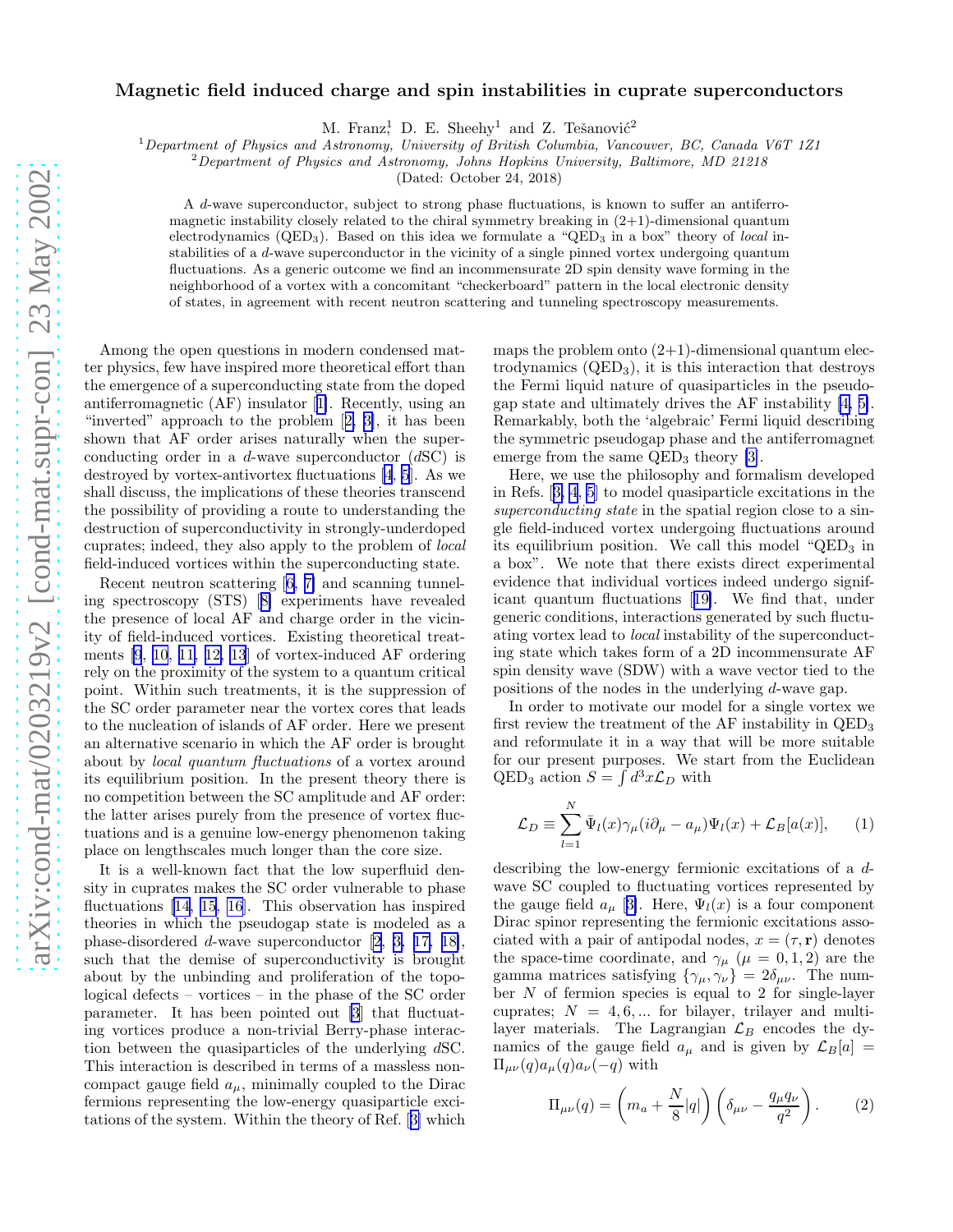<span id="page-2-0"></span>The gauge field mass  $m_a$  vanishes when vortices are unbound (i.e., in the pseudogap regime or, in the present situation, near a single fluctuating vortex) and is finite in the superconducting state where vortices appear only in tightly bound loops or pairs.

In the standard treatment [\[4, 5](#page-4-0)] the AF order occurs via the phenomenon of chiral symmetry break-ing $[20, 21, 22]$  $[20, 21, 22]$  in the QED<sub>3</sub> Lagrangian  $(1)$ . The instability is signaled by the spontaneous generation of fermion mass,  $m_D$ , which is interpreted in our context as the onset of SDW gap[[4, 5\]](#page-4-0) for the original Bogoliubov quasiparticles. The most general, nonperturbative treatment of mass-generation in  $QED_3$  obtains  $m_D$  as a solution of a self-consistent Dyson-Schwinger equation. Here we shall follow a slightly simpler route which leads to the same result and has the advantage of being more easily generalizable to the present problem. In Eq. [\(1](#page-1-0)) we integrate out the gauge field to obtain the following fermionic effective action:

$$
S_{\text{eff}} = \int d^3x \bar{\Psi}(x)\gamma_{\mu} i\partial_{\mu}\Psi(x) \qquad (3)
$$

$$
- \int d^3x \int d^3y J_{\mu}(x)D_{\mu\nu}(x-y)J_{\nu}(y),
$$

where  $J_{\mu}(x) \equiv \bar{\Psi}(x)\gamma_{\mu}\Psi(x)$  is the fermion 3-current and  $D_{\mu\nu}(x)$  is the Fourier transform of the gauge boson propagator  $D_{\mu\nu}(q) = \Pi_{\mu\nu}^{-1}(q)$ . Henceforth we shall focus on a single pair of nodes and thus drop the nodal index *l*. The integrand of the interaction term may be written as  $D_{\mu\nu}(x-y) \text{Tr}[\Psi(y)\Psi(x)\gamma_{\mu}\Psi(x)\Psi(y)\gamma_{\nu}]$  where the trace is taken over the spinor indices. This form suggests a Hartree-Fock (HF) approach in which we decouple the 4-fermion interaction to obtain  $D_{\mu\nu}(x$  $y$ )Tr $[\Psi(y)\overline{\Psi}(x)\gamma_{\mu}G_0(x,y)\gamma_{\nu}]$  with  $G_0(x,y)=\langle \Psi(x)\overline{\Psi}(y)\rangle$ and the average is taken with respect to the HF effective action to be specified shortly. To make the structure of the interaction term more transparent we utilize the relative and center of mass coordinates  $r = x - y$  and  $R = (x + y)/2$  to write it as

$$
\int d^3R \int d^3r \,\text{Tr}\left[\Psi(R_+)\bar{\Psi}(R_-)\gamma_\mu G_0(R,r)\gamma_\nu\right]D_{\mu\nu}(r),\tag{4}
$$

where  $R_{\pm} \equiv R \pm \frac{r}{2}$ . In the uniform system the Green's function is independent of R,  $G_0(R,r) = G_0(r)$ . Furthermore, both  $G_0(r)$  and  $D_{\mu\nu}(r)$  are strongly peaked at  $r \to 0$ . The dominant contribution to the interaction therefore comes from this region and we may write (4) as[[23\]](#page-4-0)

$$
\int d^3R \bar{\Psi}(R)\Psi(R)\int d^3r \gamma_\mu G_0(r)\gamma_\nu D_{\mu\nu}(r). \qquad (5)
$$

We have dropped the trace since the interaction is proportional to the unit matrix in the spinor space.

Inspection of Eq. (5) suggests the following HF effec-

tive action and self-consistency condition:

$$
S_{\rm HF} = \int d^3x \bar{\Psi}(x) (\gamma_\mu i \partial_\mu - im_D) \Psi(x), \qquad \text{(6a)}
$$

$$
im_D = \frac{1}{4} \text{Tr} \int d^3 r \gamma_\mu G_0(r) \gamma_\nu D_{\mu\nu}(r). \tag{6b}
$$

The last integral is easily evaluated by going to momentum space and Eq. (6b) becomes  $m_D$  $(8m_D/N\pi^2)\ln(\Lambda/m_D)$ , where  $\Lambda$  is the high-momentum cutoff. This yields a nontrivial solution

$$
m_D = \Lambda e^{-N\pi^2/8},\tag{7}
$$

in agreement with the classic result of Pisarski[[20\]](#page-4-0). More sophisticated treatments [\[21](#page-4-0), [22\]](#page-4-0) based on the Schwinger-Dyson equation give a finite critical value of  $N_c$  above which no mass is generated; however, for our purposes the level of approximation embodied by Eq. (7) will be sufficient.

We have thus seen that, in a uniform system, fluctuating vortices lead to the formation of SDW order. The challenge we now face is twofold: (i) we must adapt the above treatment to the case of a single fluctuating vortex, and (ii) since we seek to study the commensuration effects present in real materials, we must formulate the corresponding theory on the lattice. To address (i) let us denote by  $\ell_v$  the characteristic length scale over which the vortex fluctuates around its classical equilibrium position. Within this length scale, the Berry-phase interaction between quasiparticles (and hence tendency towards SDW ordering) will be strong. We model this by taking in this region the gauge field to be massless. On the other hand at distances well beyond  $\ell_v$ , quasiparticles feel no interaction and we model this by gauge field having a large mass  $m_a$ . In particular we take,

$$
m_a(\mathbf{R}) = \Delta_0 \left(\frac{|\mathbf{R}|}{\ell_v}\right)^n, \tag{8}
$$

where  $\Delta_0$  is an energy scale which we take to be the maximum superconducting gap,  $|\mathbf{R}|$  is the distance from the vortex equilibrium position and n is a positive exponent. (We use  $n = 2$  but our numerical calculations below are largely insensitive to the exact value of  $n$ .)

To address (ii), (i.e., to put the theory on the lattice) we recall that the effective action([1\)](#page-1-0) and its HF version Eq. (6a) descend from a model of a lattice dSC linearized near the nodes of the gap. We therefore consider the corresponding lattice Hamiltonian enriched by the "mass" term present in Eq. (6a), to represent the HF decoupled Berry phase interaction. Thus we have,

$$
H_{\rm HF} = \sum_{\sigma} \sum_{\langle ij \rangle} \Phi_{i\sigma}^{\dagger} \mathcal{H}_{ij}^{\sigma} \Phi_{j\sigma}.
$$
 (9)

Here  $\Phi_{i\sigma}^{\dagger} = (c_{i\sigma}^{\dagger}, c_{i\bar{\sigma}}), c_{i\sigma}^{\dagger}$  represents the electron creation operator at lattice site i, spin index  $\bar{\sigma} = -\sigma$ , and

$$
\mathcal{H}_{ij}^{\sigma} = \begin{pmatrix} -t_{ij} + \delta_{ij}(m_{i\sigma} - \mu) & \Delta_{ij} \\ \Delta_{ij}^{*} & t_{ij} - \delta_{ij}(m_{i\bar{\sigma}} - \mu) \end{pmatrix},
$$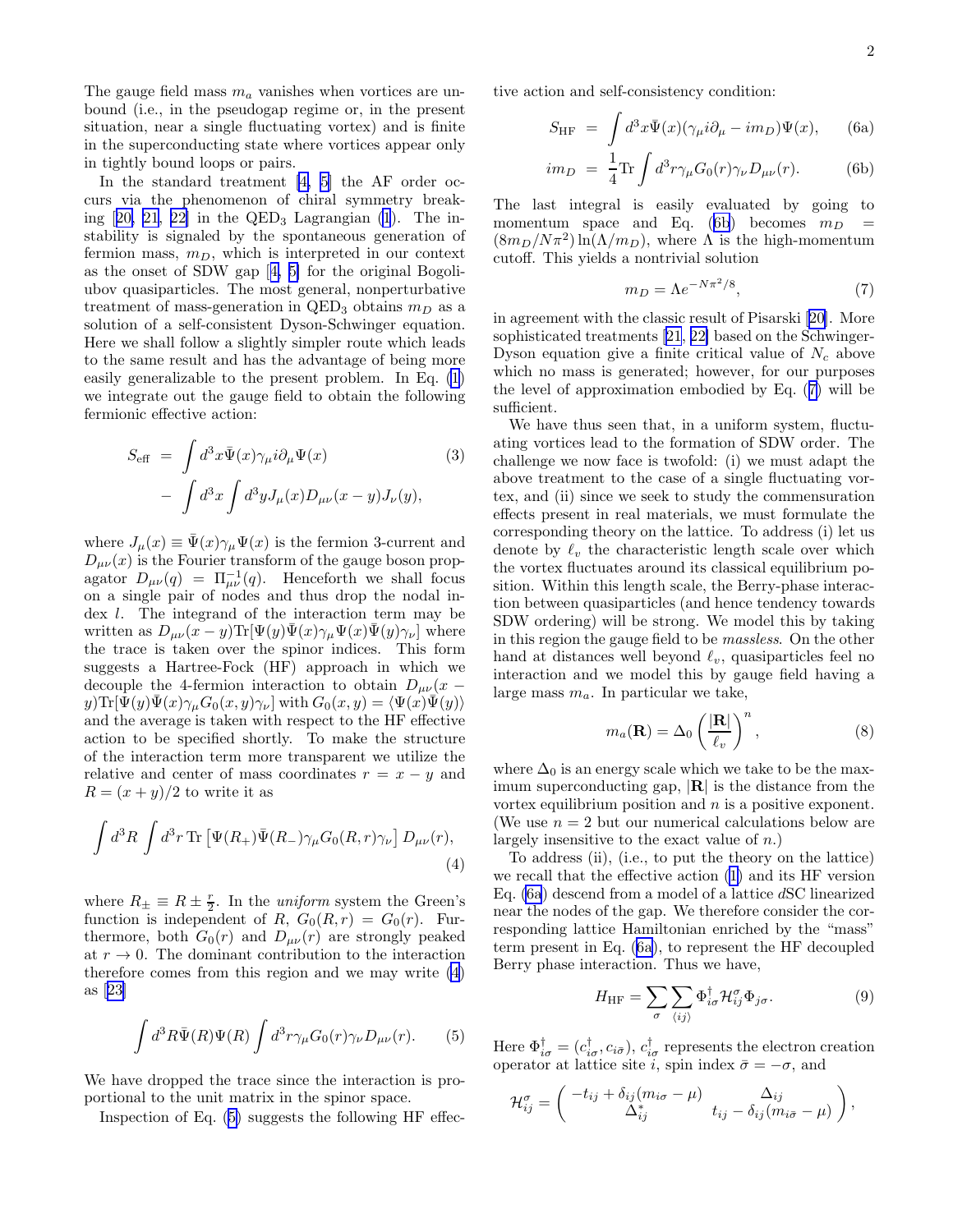<span id="page-3-0"></span>with  $t_{ij}$  the tight binding hopping amplitude,  $\Delta_{ij}$  the SC gap,  $\mu$  chemical potential, and  $m_{i\sigma}$  the local spin magnetization representing the mass gap  $m_D$  in Eq. [\(6a\)](#page-2-0).

We diagonalize  $H_{\rm HF}$  by the generalized Bogoliubov transformation  $c_{i\sigma} = \sum_{n} [u_{n\sigma}(\mathbf{r}_i)\gamma_{n\sigma} + \sigma v_{n\bar{\sigma}}^*(\mathbf{r}_i)\gamma_{n\bar{\sigma}}^{\dagger}],$ where  $\chi_{n\sigma}(\mathbf{r}_i) \equiv [u_{n\sigma}(\mathbf{r}_i), \sigma v_{n\sigma}(\mathbf{r}_i)]^T$  satisfy

$$
\sum_{j} \mathcal{H}_{ij}^{\sigma} \chi_{n\sigma}(\mathbf{r}_{j}) = \epsilon_{n\sigma} \chi_{n\sigma}(\mathbf{r}_{i}). \tag{10}
$$

Interms of the  $\chi_{n\sigma}$ , the self-consistency condition ([6b](#page-2-0)) can be written as

$$
m_{i\sigma} = \sum_{n\sigma j} \sigma f(\epsilon_{n\sigma}) V_i(\mathbf{r}_j) u_{n\sigma}^*(\mathbf{R}_i + \mathbf{r}_j) u_{n\sigma}(\mathbf{R}_i - \mathbf{r}_j),
$$
  

$$
V_i(\mathbf{r}) \equiv \frac{1}{4} \int^{\infty} d\tau e^{-\tau \epsilon_{n\sigma}} \text{Tr} \left[ \gamma_\mu D_{\mu\nu}(\tau, \mathbf{r}) \gamma_\nu \right]. \tag{11}
$$

 $4J_0$ For  $m_a \neq 0$  the above integral cannot be evaluated in closed form. However, we find that it can be accurately approximated by a simple interpolation formula

$$
V_i(\mathbf{r}) \simeq \mathcal{V}_0 \frac{c_1}{r(rm_a(\mathbf{R}_i) + c_1)(r\epsilon_{n\sigma} + c_1)}\tag{12}
$$

where  $r = |\mathbf{r}|$ ,  $c_1 = 2/\pi$  and  $\mathcal{V}_0 = 16/N\pi^2$  for the case of an isotropic Dirac cone  $(t = \Delta)$ . In the physical case  $t > \Delta$  the constant  $V_0$  will be modified somewhat and in what follows we treat it as an adjustable parameter of the model measuring the strength of the interaction. It is interesting to note that, as seen from Eq. (12), in  $(2+1)$ D a gauge field mass does not lead to exponentially decaying interactions on long length scales.

To capture the effect of vortex fluctuations on the local superconducting order we solve the eigenproblem (10) numerically on a lattice of  $M \times M$  sites and iterate to selfconsistency using Eq. (11). For simplicity we consider only nearest-neighbor hopping amplitudes  $t_{ij} = t$  and a uniform d-wave gap  $\Delta_{ij} = \pm \Delta_0$ , with + and – signs referring to vertical and horizontal bonds respectively. We emphasize that the vortex, fluctuating around the equilibrium position at the center of our lattice, enters through the position dependent gauge-field mass  $m_a(\mathbf{R})$ givenby Eq. ([8\)](#page-2-0), which in turn enters the potential  $V_i(\mathbf{r})$ given by Eq. (12). In the spirit of our working philosophy that the SDW order arises from the vortex fluctuations (and therefore from the gauge field), we neglect at this stage any effects of the superflow around the vortex or suppression of  $\Delta_{ij}$  in the core. Such effects are well understood and will be included in a future publication. We also neglect the effects of changes in the fermionic spectrum due to the onset of SDW on the interaction mediated by Berry gauge field Eq. (12).

The diagonalizations are performed using standard LAPACK routines, which allow us to handle systems up to  $40 \times 40$  sites. Typically, 10-15 iterations are needed to ensure self-consistency in  $m_{i\sigma}$ . We use both periodic and free boundary conditions and find that they have negligible effect on the results reported below. Our typical results are summarized in Figs. 1 and



FIG. 1: Magnetization  $M_i$  and staggered magnetization  $M_i^S$ induced in the vicinity of the fluctuating vortex. Parameters used:  $t = 1$ ,  $\Delta_0 = 0.7$ ,  $\mu = -1.6$  resulting in maximum gap of 2.3 and average charge density  $n = 0.62$  electrons per site,  $V_0 = 1.0$  and  $\ell_v = 12$ ; periodic boundary conditions.

[2](#page-4-0), showing the spatial distributions of the spin magnetization  $M_i = \sum_{\sigma} \sigma \langle c_{i\sigma}^{\dagger} c_{i\sigma} \rangle$ , staggered spin magnetization  $M_i^S = M_i(-1)^{x_i+y_i}$ , local electron charge density  $n_i = \sum_{\sigma} \langle c_{i\sigma}^{\dagger} c_{i\sigma} \rangle$ , and energy integrated local density of states (LDOS)  $S_{E_1}^{E_2}(i) = \int_{E_1}^{E_2} \rho_i(E) dE$  where  $\rho_i(E)$  is the LDOS at site  $i$ , as well as their respective Fourier transforms (FTs).

Panel (a) in Fig. 1 illustrates the "2D" incommensurate SDW pattern emerging in the vicinity of a fluctuating vortex with an  $8\times 8$  unit cell containing islands of AF order separated by anti-phase domain walls [apparent in panel (c)]. The FT displayed in panel (b) reveals that this pattern can be thought of as a superposition of four 1D SDWs with wave vectors  $\mathbf{Q}_{SDW} = \pi (1 \pm \delta_{SDW}, 1 \pm \delta_{SDW}),$  $\delta_{SDW}$  =  $\frac{1}{4}$ . The size of  $\delta_{SDW}$  is doping dependent: it shrinks with increasing  $\mu$  and vanishes at half filling  $(\mu = 1)$ , giving rise to perfectly commensurate AF SDW. We also find that for  $\mu < -1.7$  the SDW becomes very weak for reasonable values of coupling  $V_0$ : overdoped samples are less susceptible to AF instability.

According to general symmetry arguments, a spatial modulation in the spin density generates a modulation in the charge density,  $\delta n_i \propto M_i^2$ . For our 2D SDW pattern this implies that the corresponding CDW will have a unit cell with half the area, rotated by  $45^{\circ}$  relative to the unit cell of  $M_i^S$ . Indeed, panels (a) and (b) of Fig. [2](#page-4-0) confirm this general expectation, showing a "checkerboard" CDW at principal wavevectors  $\mathbf{Q}_{CDW} =$